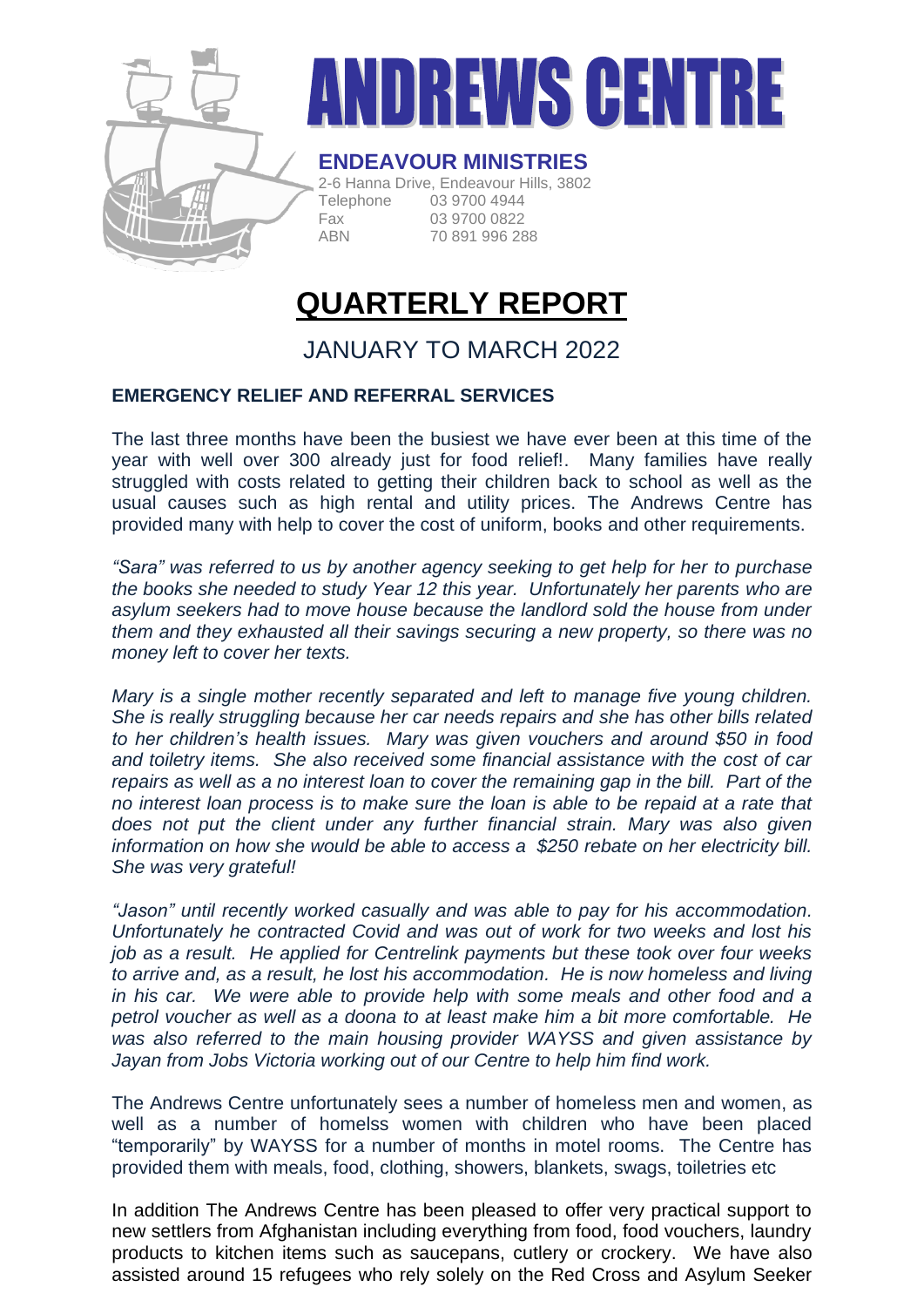payments to survive because their visas have been denied, they are not allowed to work and they are without any income.

#### **FOOD GLORIOUS FOOD!**

Sue has been preparing beautiful meals at the Andrews Centre so that there is a steady supply of frozen meals to be handed out as part of our emergency food relief and referral service. Single men and women who are in boarding houses, homeless or with disabilities making it difficult for them to prepare meals, all love these meals! Last week we received a box of mushrooms from Foodbank which Pam converted into mushroom soup! This is also a very welcome addition for these people. Foodbank and our community garden has also been able to supply fresh vegetables for families to take home





The emergency relief team come from different professional backgrounds and all have committed to doing special training to equip them to effectively interview and refer people coming for helps provided at the Centre or to other places where they might have their particular needs met.

#### **MONDAY MEALS**

The Monday meals began again in February and everyone was very excited to actually be able to sit down back in the hall. The cooks were also delighted to have a lovely new kitchen to cook in!! Anything up to 140 meals are cooked each week and 25-30 of these are still takeaway meals for those not comfortable with sitting with others. The meals include both vegetarian and meat options to cater for different cultures and dietary needs. The shower truck continues to allow some of the homeless attending the meals to have a shower and shave before the meal and the local police are also still helping out each week with serving. Reclink comes each week to provide guests with the opportunity to join in a basketball game on the St James court after the meal!

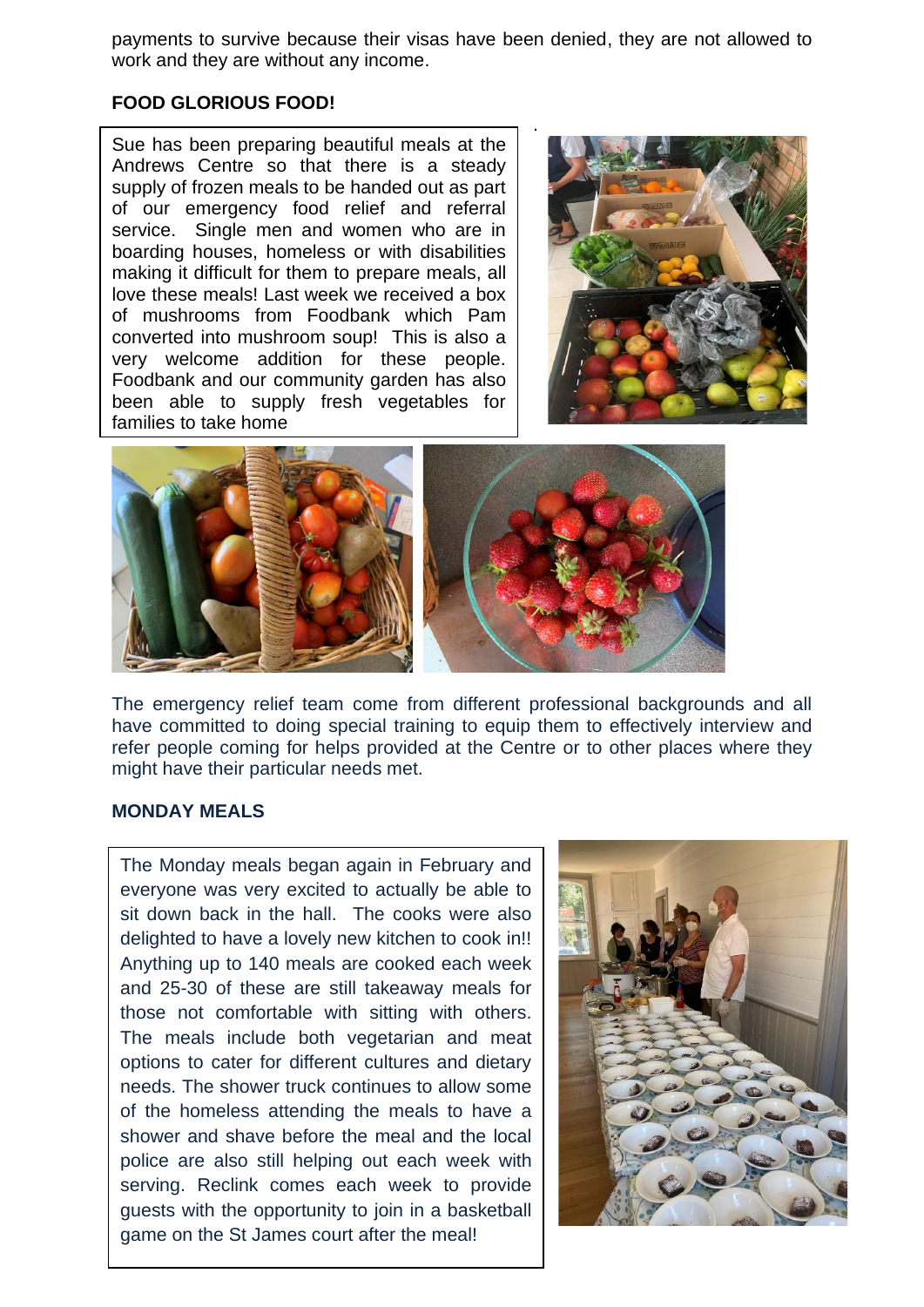

#### **EMERGENCY ACCOMMODATION**

Endeavour Ministries continues to operate four emergency accommodation facilities for families who would otherwise be homeless. At the moment in the City of Casey and surrounding areas there is a very serious shortage of affordable housing and there are many families homeless or facing imminent eviction. There are also many who have had to move from their homes because of domestic violence, the incidents of which have escalated due to stress related to Covid lockdowns. All our units currently house mothers and children who were rendered homeless due to family breakdown and/or domestic violence. The residents are supported by WAYSS to help them find alternate more permanet accommodation whilst housed with us. One of our mothers with two children found new accommodation in January and is happily settled there. Another mother and child is now in the unit she was occupying.

#### **A SPECIAL MOMENT!**



One of our units houses a delightful Cambodian family with a mother and two teenage daughters. The older daughter gets up very early for work  $$ sometimes starting at 6am and travelling to work by public transport. Recently another family donated a car to her so that she and her family had a means of transport – something that will make life a lot easier for them all! It was just wonderful to see the joy on this young girl's face. The same family is providing her with driving lessons!

The Centre also has two loan cars used to help families in need of a car to take children to school or to get to work or medical appointments. At the moment two single mothers both with four children are using our cars to get to medical appoinments, school etc

#### **NO INTEREST LOANS**

During the Covid lockdown period there were less families applying for loans but that has changed over the past month! People are applying for loans to cover car repairs, education expenses, medical bills and now, under a new NILS loan scheme, there has even been a loan to purchase a car. Budgeting advice is provided as part of the loan process but is also given to others who might be struggling with money management issues.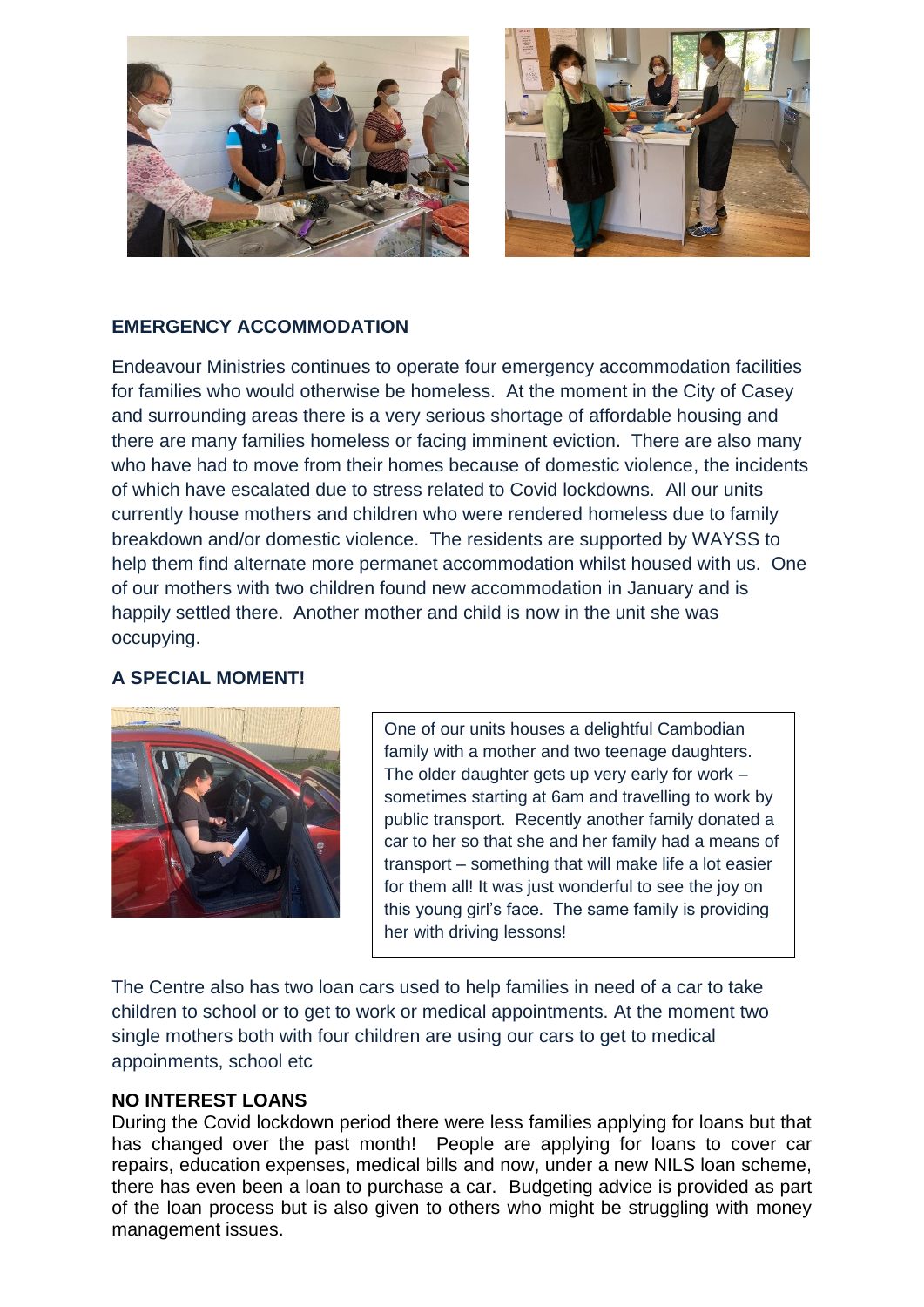#### **LEGAL ADVICE**

This is a very helpful accompaniment to our emergency relief and counselling services. Many who are amid family breakdown situations struggle to understand what to do legally about their situation. Others need tenancy advice when faced with eviction orders or when dealing with repair issues etc Noel is always a valuable source of legal advice to many feeling powerless in the face of legal problems.

#### **MIGRANT ENGLISH CLASSES**

Judy and Heather continue to provide English lessons one on one to students seeking to improve their English speaking and writing skills.

#### **PSYCHOLOGY AND COUNSELLING**

*"John" rang the Centre today to be put on the waiting list to see one of our psychologists. He has developed a serious mental illness as a result of getting Covid and being isolated for fourteen days. This, on top of all the Covid restrictions caused him to reach a place whereby he is now afraid to go out or to touch anything that anyone else has touched. At the same time he is desperately lonely and needs to get out.- a very sad situation.* 

Like many others of all ages and walks of life, he has been directly impacted by the Covid lockdowns and has, and is, experiencing high levels of anxiety never experienced before. The situation is reflected in the number of people on our psychology lists waiting multiple months to get an appointment. In the meantime The Andrews Centre has subsidized or fully paid for many -who would otherwise not be able to afford this help - to see our counselors. We are hoping to have all our psychologists and counsellors back "on board" next term as two of them are still only doing tele-health appointments. Their services are certainly in great demand!

#### **OP SHOP**

Over the Christmas holiday break the shop received an abundance of donations which has continued right up to the present day. It is wonderful to see how much the community embraces the work of our little shop appreciating all the work they do to raise money for the Andrews Centre.



The Op Shop team do a wonderful job sorting donations and helping the Centre team whenever they are called upon to provide clothing and other items to give to the homeless and others needing help It is great to have such a variety of items able to give away according to the need – even heaters, fans, toasters, kettles and medical aids!.

#### **OTHER COMMUNITY GROUPS**

Al Anon meets each Monday to help support families of alcoholics and a church group continues to meet every Sunday